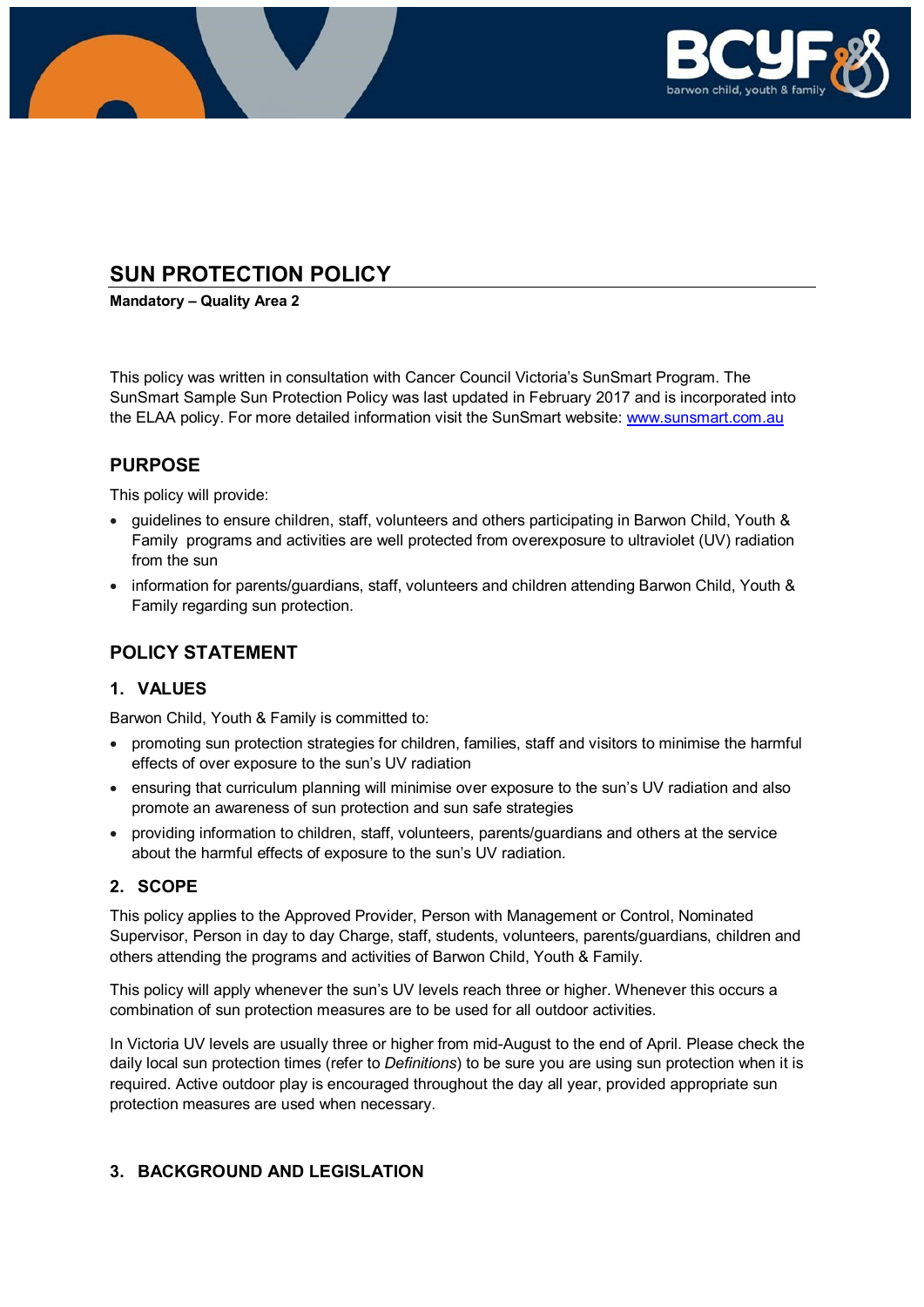### **Background**

Over exposure to the sun's UV radiation can cause sunburn, skin and eye damage and skin cancer. Australia has one of the highest rates of skin cancer in the world.

Children up to four years of age are particularly vulnerable to UV damage due to lower levels of melanin and a thinner stratum corneum (the outermost layer of skin). UV damage accumulated during childhood and adolescence is associated with an increased risk of skin cancer later in life.

A combination of sun protection measures (hats, clothing, sunscreen, shade and sunglasses) is recommended whenever UV levels are three or higher during daily sun protection times (refer to *Definitions*).

It is a requirement under the Occupational Health and Safety Act 2004 that employers provide a healthy and safe environment for all persons who access the service's facilities and/or programs.

Legislation that governs the operation of approved children's services is based on the health, safety and welfare of the children and requires that children are protected from hazards and harm.

#### **Legislation and standards**

Relevant legislation and standards include but are not limited to:

- *Child Wellbeing and Safety Act 2005* (Vic) (Part 2: Principles for Children)
- *Education and Care Services National Law Act 2010*: Section 167
- *Education and Care Services National Regulations 2011*: including Regulations 100, 101, 113, 114, 168(2)(a)(ii)
- *National Quality Standard,* Quality Area 2: Children's Health and Safety
	- − Standard 2.3: Each child is protected
		- − Element 2.3.2: Every reasonable precaution is taken to protect children from harm and any hazard likely to cause injury
- *Occupational Health and Safety Act 2004*

### **4. DEFINITIONS**

The terms defined in this section relate specifically to this policy. For commonly used terms e.g. Approved Provider, Nominated Supervisor, Regulatory Authority etc. refer to the *General Definitions* section of this manual.

**Clothing for sun protection:** Clothing that is loose-fitting, made from cool, densely woven fabric and covers as much skin as possible: tops with elbow-length sleeves and, if possible, collars and kneelength or longer shorts and skirts. Singlet tops and shoestring tops/dresses do not provide adequate protection in the sun.

**Daily sun protection times:** Times when it is estimated that the sun's UV radiation will be three or higher. Information about the daily sun protection times is available in the weather section of the daily newspaper, on the SunSmart website at: [www.sunsmart.com.au,](http://www.sunsmart.com.au/) at myuv.com.au, as a free SunSmart app and as a free widget that can be added to websites.

**Shade:** An area sheltered from direct and indirect sun, such as a large tree, canopy, verandah or artificial cover. Shade can be built, natural or temporary and can reduce overall exposure to the sun's UV by 75%. When combined with appropriate clothing, hats and sunscreen, children can be well protected from UV over exposure when outdoors. Research shows that preschool environments with trees, shrubbery, and broken ground not only provides better sun protection in outdoor play but also triggers more physical activity.

**Sunhat:** SunSmart recommends broad-brimmed, legionnaire or bucket-style hats that shade the face, neck and ears. Baseball caps and visors offer little protection to the cheeks, ears and neck, and are not recommended.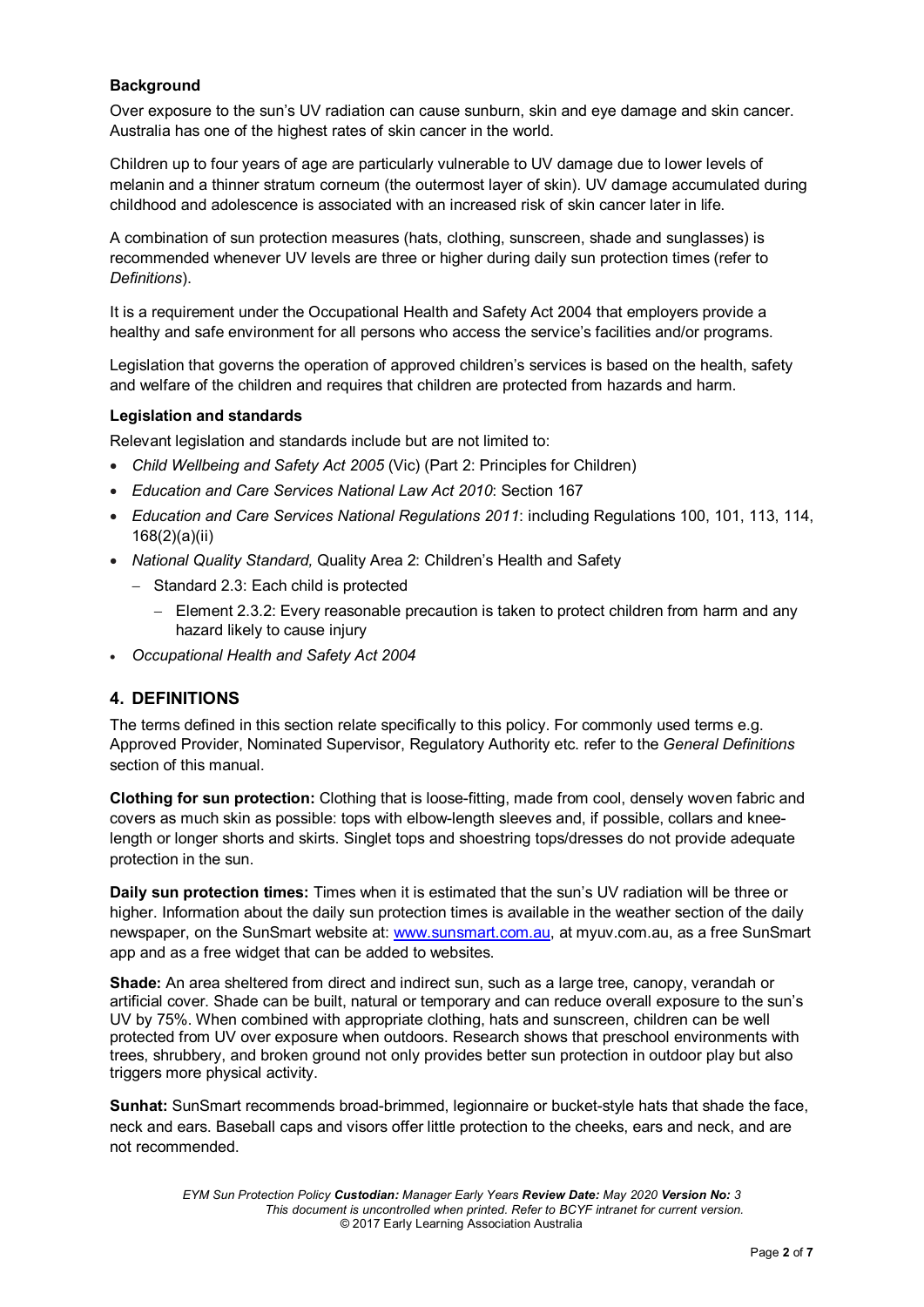**Sunglasses:** Sunglasses are optional. If worn, it is recommended that glasses are a close fitting, wrap-around style that meet the Australian Standard 1067 (Sunglasses: Category 2, 3 or 4) and cover as much of the eye area as possible. Wearing a hat with a brim that shades the eyes can also reduce UV radiation to the eyes by 50%.

**Sunscreen:** SPF 30 (or higher) broad-spectrum, water-resistant sunscreen. Sunscreen should be reapplied every two hours, even when labelled 4 hours water resistance. Monitor the expiry date and store in a cool, dry place. From 3 years of age, children are encouraged to apply their own sunscreen under supervision of staff to help develop independent skills ready for school.

**SunSmart:** The name of the program conducted by Cancer Council to help prevent skin cancer: [www.sunsmart.com.au](http://www.sunsmart.com.au/)

## **5. SOURCES AND RELATED POLICIES**

### **Sources**

- AS 4685.1: 2014 Playground equipment and surfacing General safety requirements and test methods
- Safe Work Australia: Guidance Note [Sun protection for outdoor workers](https://www.worksafe.vic.gov.au/__data/assets/pdf_file/0012/198687/WorkSafe_WSV17410108.16_FactSheet_final.pdf) (2016)
- Cancer Council Australia: [www.cancer.org.au/sunsmart](http://www.cancer.org.au/sunsmart)
- *Get Up & Grow: Healthy eating and physical activity for early childhood.* Department of Health resources. Particularly Section 2 of the Director/Coordinator Book and the Staff Book: [http://www.health.gov.au/internet/main/publishing.nsf/Content/phd-early-childhood-nutrition](http://www.health.gov.au/internet/main/publishing.nsf/Content/phd-early-childhood-nutrition-resources)**[resources](http://www.health.gov.au/internet/main/publishing.nsf/Content/phd-early-childhood-nutrition-resources)**
- SunSmart: [www.sunsmart.com.au](http://www.sunsmart.com.au/)
- Victorian Institute of Teaching (VIT) [The Victorian Teaching Profession Code of Conduct](http://www.vit.vic.edu.au/__data/assets/pdf_file/0018/35604/Code-of-Conduct-2016.pdf) Principle 3.2
- [Australian Professional Standards for Teachers](http://www.vit.vic.edu.au/__data/assets/pdf_file/0005/38678/Opportunities-for-demonstrating-the-APST-through-Inquiry-approach.pdf) (APST) Standard 4.4 and 7.2
- ARPANSA [Radiation Protection Standard for Occupational Exposure to Ultraviolet Radiation](http://www.arpansa.gov.au/pubs/rps/rps12.pdf) (2006)
- Belonging, Being and Becoming [The Early Years Learning Framework](https://www.education.gov.au/early-years-learning-framework) (July 2009)
- [Victorian Early Years Learning and Development Framework](http://www.education.vic.gov.au/childhood/providers/edcare/pages/veyladf.aspx?Redirect=1) (VEYLDF) (May 2016)
- DET [Building Quality Standards Handbook](http://www.education.vic.gov.au/school/principals/spag/infrastructure/Documents/BuildingQualityStandardsHandbook(Oct2011).pdf) (BQSH): Section 8.5.5 Shade Areas

#### **Service policies**

- *Excursions and Service Events Policy*
- *Nutrition and Active Play Policy*
- *Occupational Health and Safety Policy*
- *Supervision of Children Policy*

### **RESPONSIBILITIES**

#### **The Approved Provider and Person with Management or Control is responsible for:**

- meeting the standards and requirements of the SunSmart early childhood program
- ensuring that this policy is up to date with current SunSmart recommendations: [www.sunsmart.com.au](http://www.sunsmart.com.au/)
- ensuring parents/guardians are informed about the *Sun Protection Policy* on enrolment, including the need to provide an appropriate sunhat and clothing for sun protection (refer to *Definitions*) for their child when attending the service
- providing a supply of sunscreen for use on all persons to whom this policy applies
- ensuring parents/guardians provide an authority for staff to apply sunscreen prior to their child commencing at the service (Attachment 1) and that this is stored with each child's enrolment record (refer to *General Definitions*)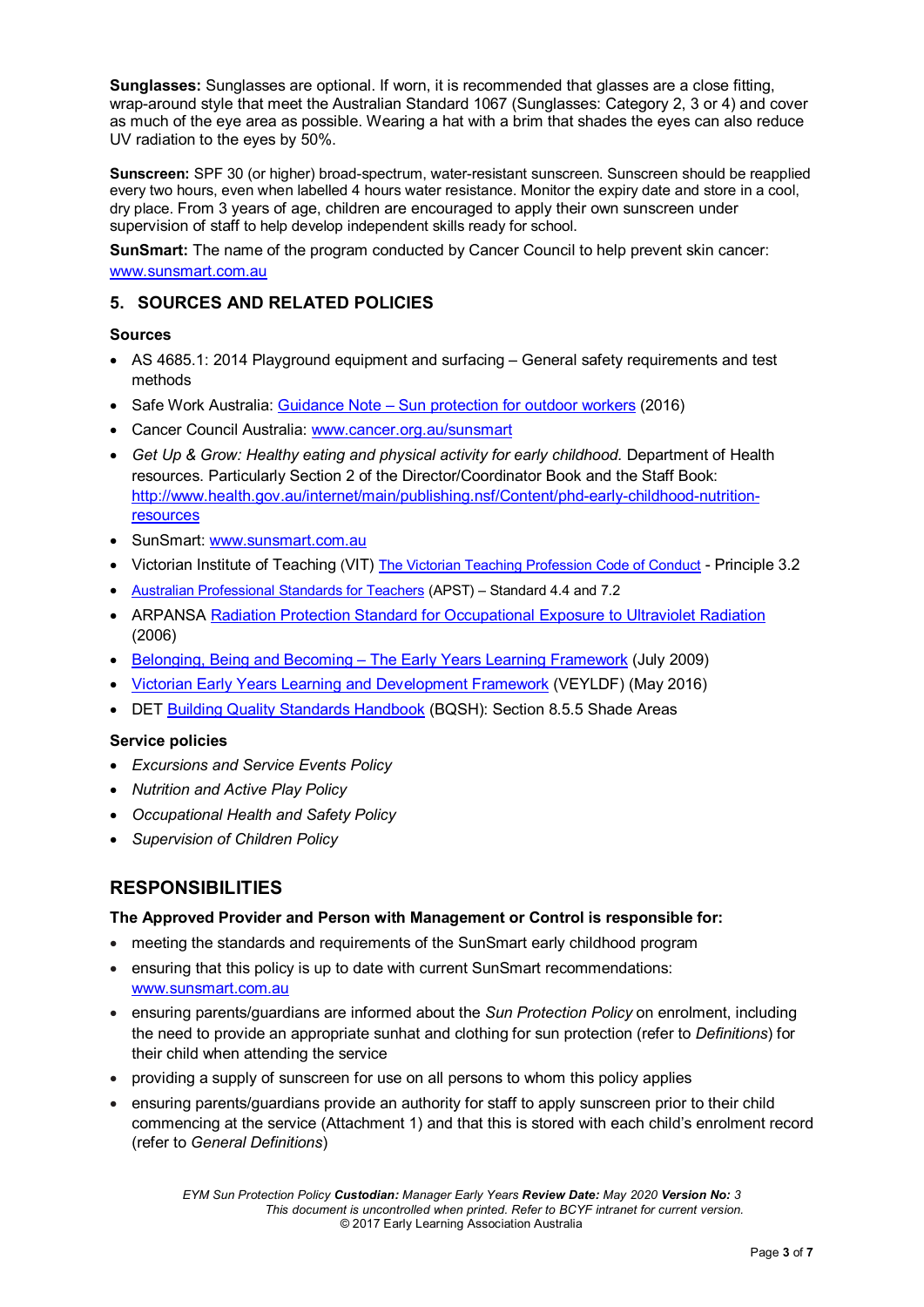- ensuring children wear appropriate sunhats, clothing for sun protection and sunscreen when attending the service
- providing appropriate spare sunhats for children and adults that will be laundered after each use
- ensuring there is adequate shade in the service grounds to protect children from over exposure to UV radiation (Regulation 114)
- ensuring that program planning includes the application of a combination of sun protection measures for outdoor activities during the times specified in the *Scope* of this policy
- ensuring that the availability of shade is considered in a risk assessment prior to conducting excursions and other outdoor events (Regulations 100, 101)
- ensuring that information on sun protection is incorporated into the educational program (refer to the SunSmart website)
- ensuring all staff, children and other participants at the service wear sunhats, clothing for sun protection and sunglasses (optional) when outside, apply sunscreen and seek shade during the times specified in the *Scope* of this policy
- ensuring all staff are aware of the special needs of infants. Babies under 12 months should not be exposed to direct sun. They should remain in full shade and always be well-protected through the use of hats and cool, covering clothing when outside. With parental consent small amounts of a suitable SPF30 (or higher) broad-spectrum water-resistant sunscreen may be applied to babies over 6 months
- reinforcing this policy by providing information on sun protection (available on the SunSmart website) to service users via newsletters, noticeboards, meetings and websites etc.

#### **The Nominated Supervisor, Person in day to day charge and early childhood teachers are responsible for:**

- ensuring parents/guardians are informed of the *Sun Protection Policy* on enrolment, including the need to provide an appropriate sunhat and clothing for sun protection (refer to *Definitions*) for their child when attending the service
- obtaining a parent's/guardian's authority for staff to apply sunscreen prior to their child commencing at the service (Attachment 1) and storing this with each child's enrolment record (refer to *General Definitions*)
- ensuring program planning includes the application of a combination of sun protection measures for outdoor activities during the times specified in the *Scope* of this policy
- ensuring educators and staff are aware of the special needs of infants. Babies under 12 months should not be exposed to direct sun. They should remain in full shade and always be well-protected through the use of hats and cool, covering clothing when outside. With parental consent small amounts of a suitable SPF30 (or higher) broad-spectrum water-resistant sunscreen may be applied to babies over 6 months.
- ensuring the sun protection times on the SunSmart website or the SunSmart app are accessed daily to assist with the implementation of this policy
- ensuring information on sun protection is incorporated into the educational program (refer to the SunSmart website)
- ensuring that the availability of shade is considered in a risk assessment prior to conducting excursions and other outdoor events (Regulations 100, 101).

#### **All educators are responsible for:**

- accessing the daily sun protection times on the SunSmart or MyUV websites or the SunSmart app to assist with the implementation of this policy
- wearing sunhats, clothing for sun protection (refer to *Definitions*) and sunglasses (optional) when outside, applying sunscreen and seeking shade during the times specified in the *Scope* of this policy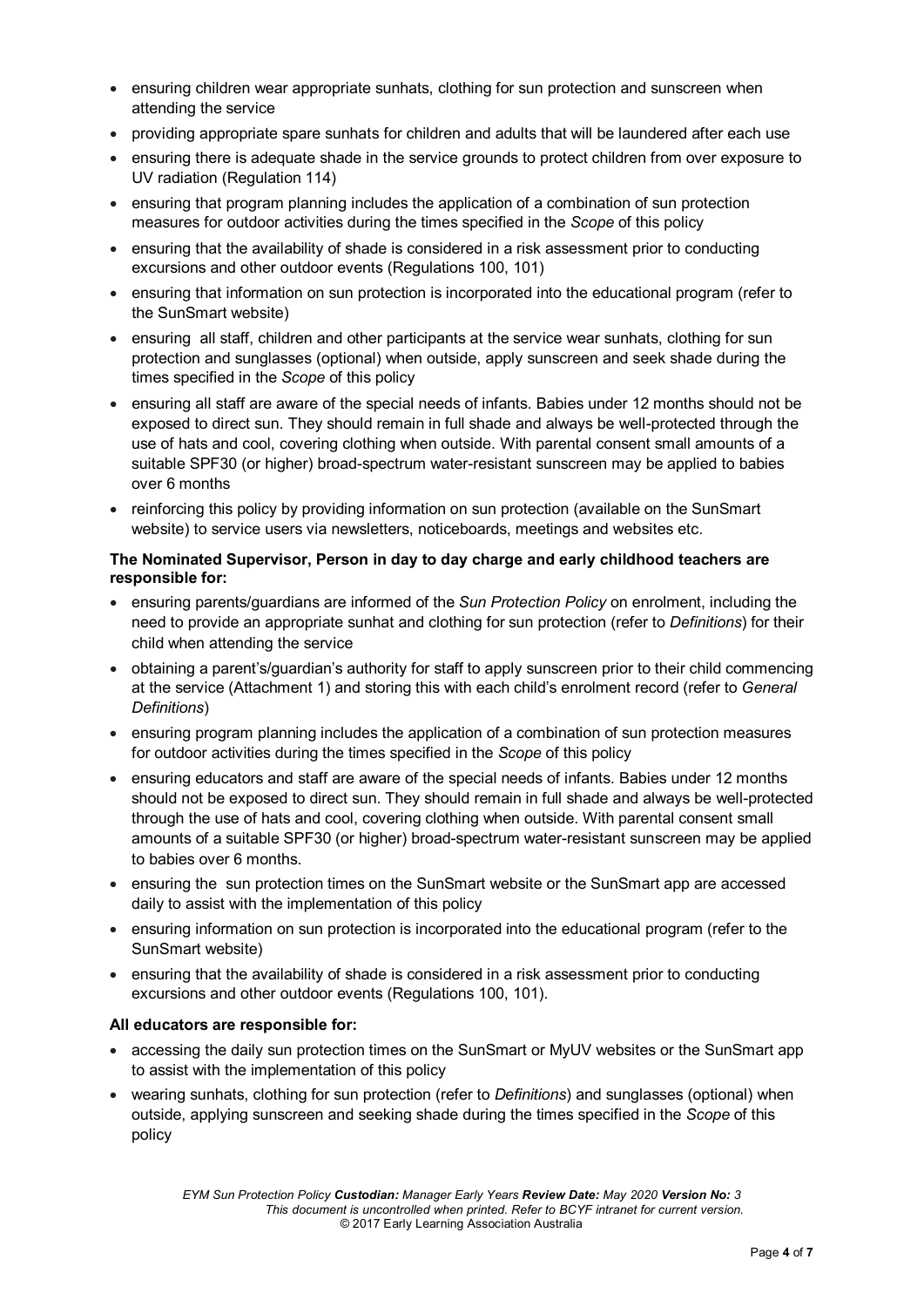- ensuring each child, and any other participant at the service, wears an appropriate sunhat, clothing for sun protection and sunscreen for all outdoor activities during the times specified in the *Scope* of this policy
- keeping babies under 12 months out of direct sun whenever UV levels are three or higher
- checking that all sunhats brought to the service meet the SunSmart recommendation for adequate protection, are named and stored individually
- ensuring spare sunhats are laundered after each use
- applying sunscreen (refer to *Definitions*) to children's exposed skin except in cases where parents/guardians have not given authority. Where possible this should be done 20 minutes before going outdoors. Children, where appropriate, will be encouraged to apply sunscreen with the assistance of an educator (sunscreen is to be reapplied every two hours)
- storing sunscreen in a cool place and monitoring the expiry date including for sunscreen supplied by parents/guardians
- ensuring that children without appropriate sunhats or clothing for sun protection play in the shade or in a suitable area protected from the sun
- encouraging children to seek shade when playing outside and utilise shaded areas for outdoor equipment that is not fixed during the times specified in the *Scope* of this policy
- encouraging children to wear sunhats when travelling to and from the service
- ensuring that sun protection strategies are a priority when planning excursions
- co-operating with their employer with respect to any action taken by the employer to comply with the *Occupational Health and Safety Act 2004*.

#### **Parents/guardians are responsible for:**

- providing a named, SunSmart approved sunhat (refer to *Definitions*) for their child's use at the service
- applying sunscreen to their child before the commencement of each session during the times specified in the *Scope* of this policy
- providing written authority for staff to apply sunscreen to their child
- providing, at their own expense, an alternative sunscreen to be left at the service if their child has a particular sensitivity to the sunscreen provided by the service
- wearing a sunhat, clothing for sun protection (refer to *Definitions*) and sunglasses (optional) when outside at the service, applying sunscreen and seeking shade during the times specified in the *Scope* of this policy.

#### **Volunteers and students, while at the service, are responsible for following this policy and its procedures.**

### **EVALUATION**

In order to assess whether the values and purposes of the policy have been achieved, the Approved Provider and Person with Management or Control will:

- regularly seek feedback from educators, staff, parents/guardians, children, management and all affected by the policy regarding its effectiveness
- monitor the implementation, compliance, complaints and incidents in relation to this policy
- keep the policy up to date with current legislation, research, policy and best practice
- revise the policy and procedures as part of the service's policy review cycle, or as required
- notify parents/guardians at least 14 days before making any change to this policy or its procedures.

# **ATTACHMENTS**

• Attachment 1: Authority for staff to administer sunscreen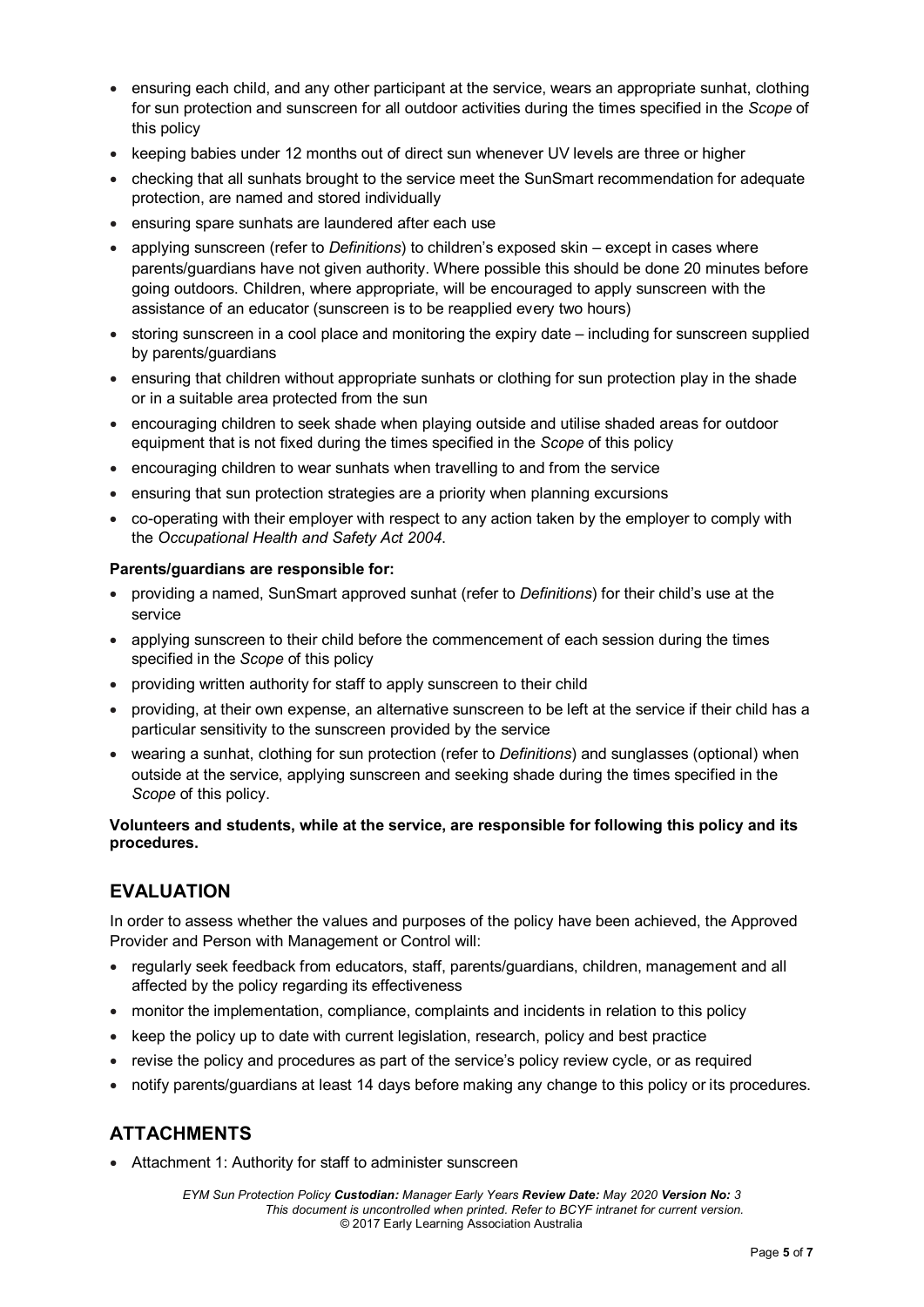# **AUTHORISATION/DOCUMENT HISTORY**

This policy was initially adopted by the Approved Provider of Glastonbury Community Services (now Barwon, Child Youth & Family) education and care services on 7 October 2013.

| <b>Version</b><br><b>Number</b> | <b>Approval Date</b>                      | <b>Approved By</b>                              | <b>Brief Description</b>                                                                                                                                                                       |
|---------------------------------|-------------------------------------------|-------------------------------------------------|------------------------------------------------------------------------------------------------------------------------------------------------------------------------------------------------|
| V1                              | April 2016                                | Executive<br>Director Client<br><b>Services</b> | Glastonbury Community Services policy reviewed and<br>reformatted under BCYF.                                                                                                                  |
| V2                              | Sept 2016                                 | Executive<br>Director Client<br><b>Services</b> | Removed reference to children with naturally dark skin not<br>needing to wear sunscreen under sections<br>Parents/guardians are responsible for and Section 7:<br>Legislation, Acts, Standards |
| V3                              | May 2018                                  | Executive<br>Director Client<br>Services        | Policy reviewed against the National Quality Framework                                                                                                                                         |
| <b>Author</b>                   | Manager Early Years                       |                                                 |                                                                                                                                                                                                |
| <b>Reviewer</b>                 | <b>Executive Director Client Services</b> |                                                 |                                                                                                                                                                                                |

# **REVIEW DATE: MAY 2020**